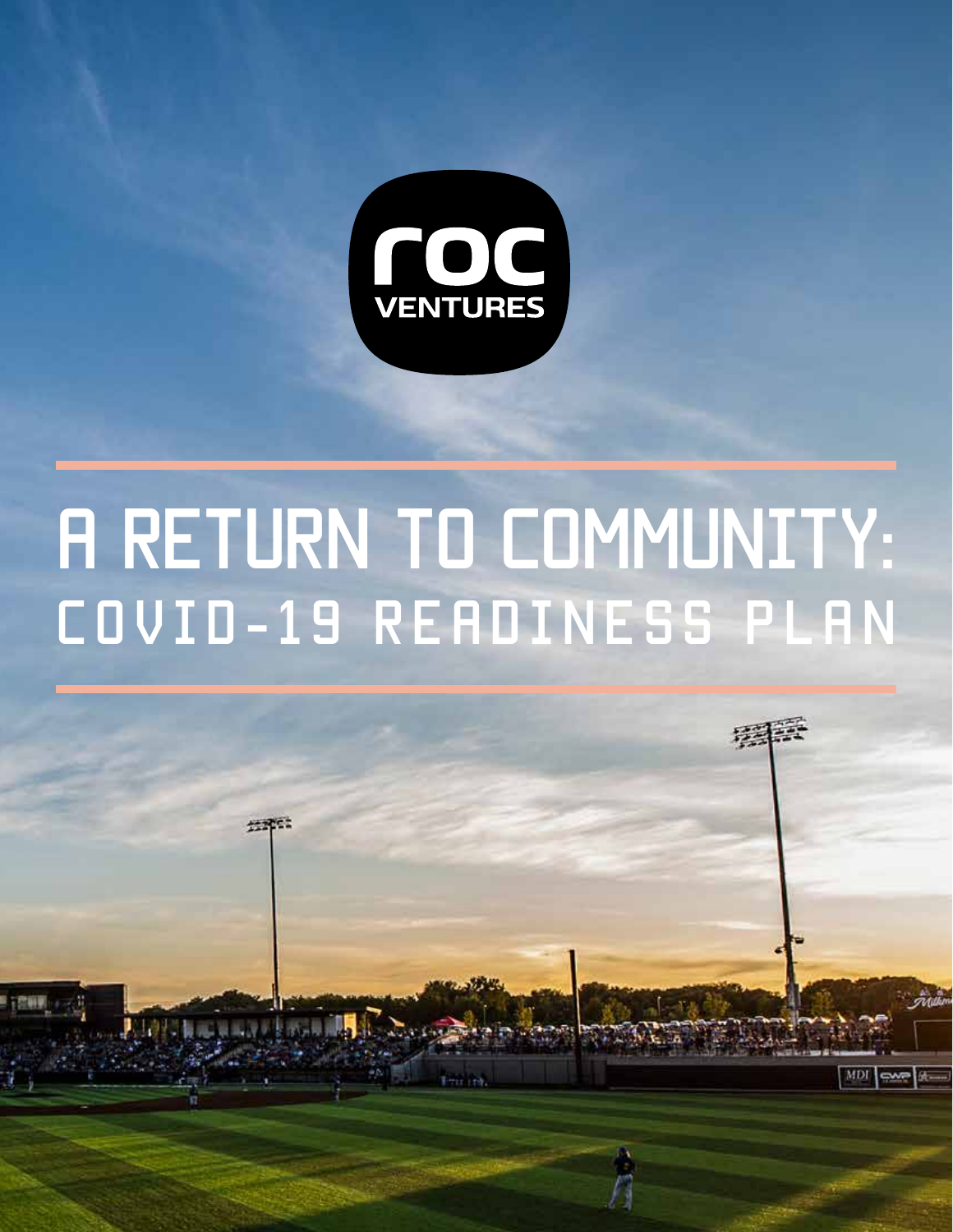

# A Return to Community: COVid-19 Readiness Plan

# TABLE OF CONTENTS

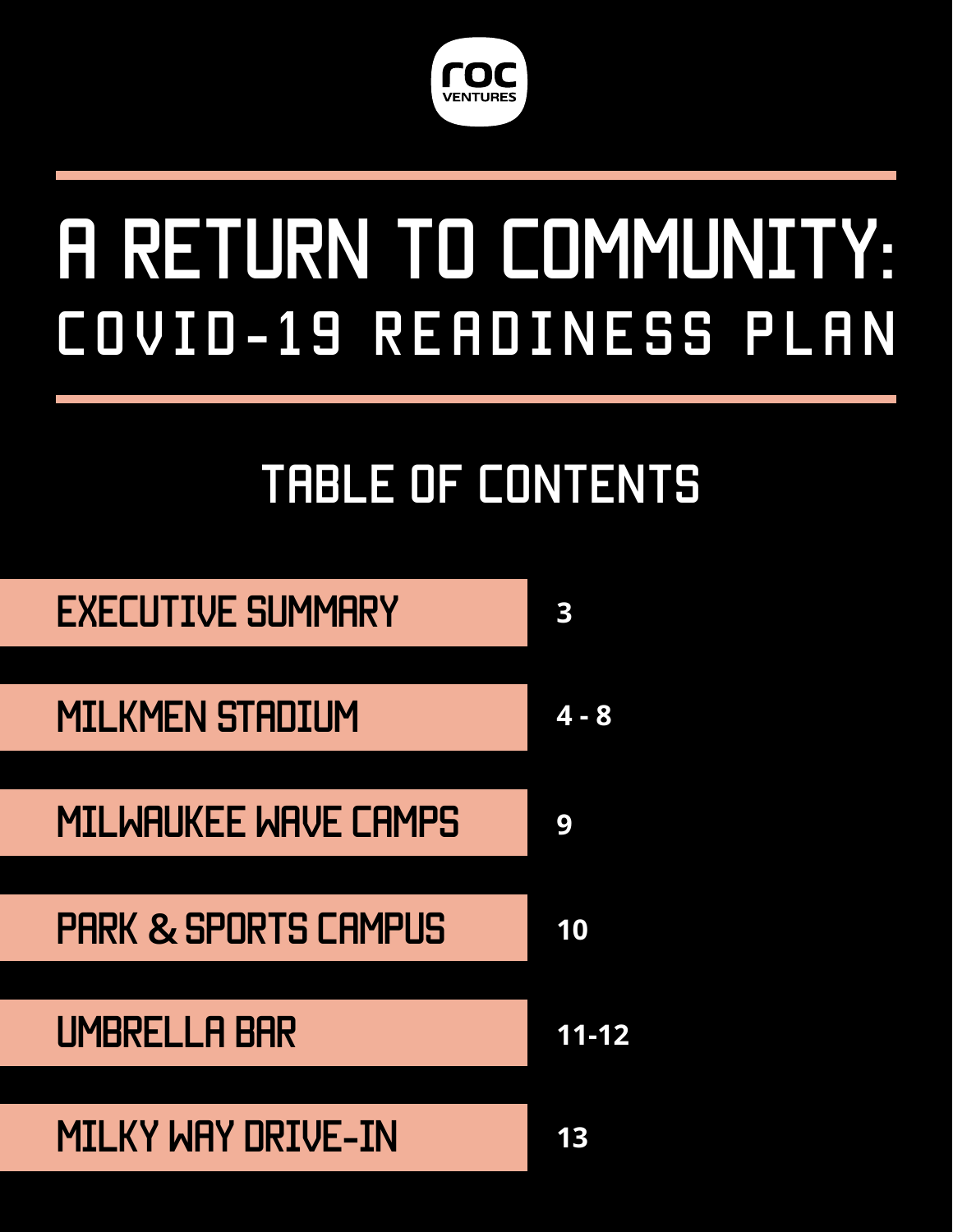

# EXECUTIVE SUMMARY

Since Governor Tony Evers' declaration on March 12, 2020 to respond to and contain COVID-19 in Wisconsin, our park and sports campus has remained open to provide the community access to paths and trails like the Oak Leaf Trail alongside bike repair services at Wheel & Sprocket. Our community has also used the campus to picnic and lounge in & around our outdoor patio.

Given the announcement of Badger Bounce Back, we have developed a plan to allow our community to access additional aspects of our campus in accordance with state guidance. This plan also takes into consideration the Federal Opening Up American Plan and incorporates guidance from our partners: MOSH and Ascension Health System, the Franklin Health Department, the American Association of Independent Professional Baseball, and like sports & park complexes. Details of the plan are subject to change and strict adherence is expected by visitors to the campus.

#### **Proposed Timeline:**

- Umbrella Bar Grab and "Go" Phase 1 (25% Capacity), effective May 15th
- Small Group Non-Contact Training (less than 10), effective May 18th
- Rock Baseball Tournament (phase 1), May 22nd
- Drive-In Movie Experience, May 22nd
- RLB Adult League (no fans), effective May 26th
- Milwaukee Milkmen season, July 1st (limited capacity)

We are excited about the opportunity to welcome our community back into our venues on campus. As you will see in the pages that follow, the health and safety of our visitors is our top priority. We must take precautions, we must take care of each other, and we will get through this together.

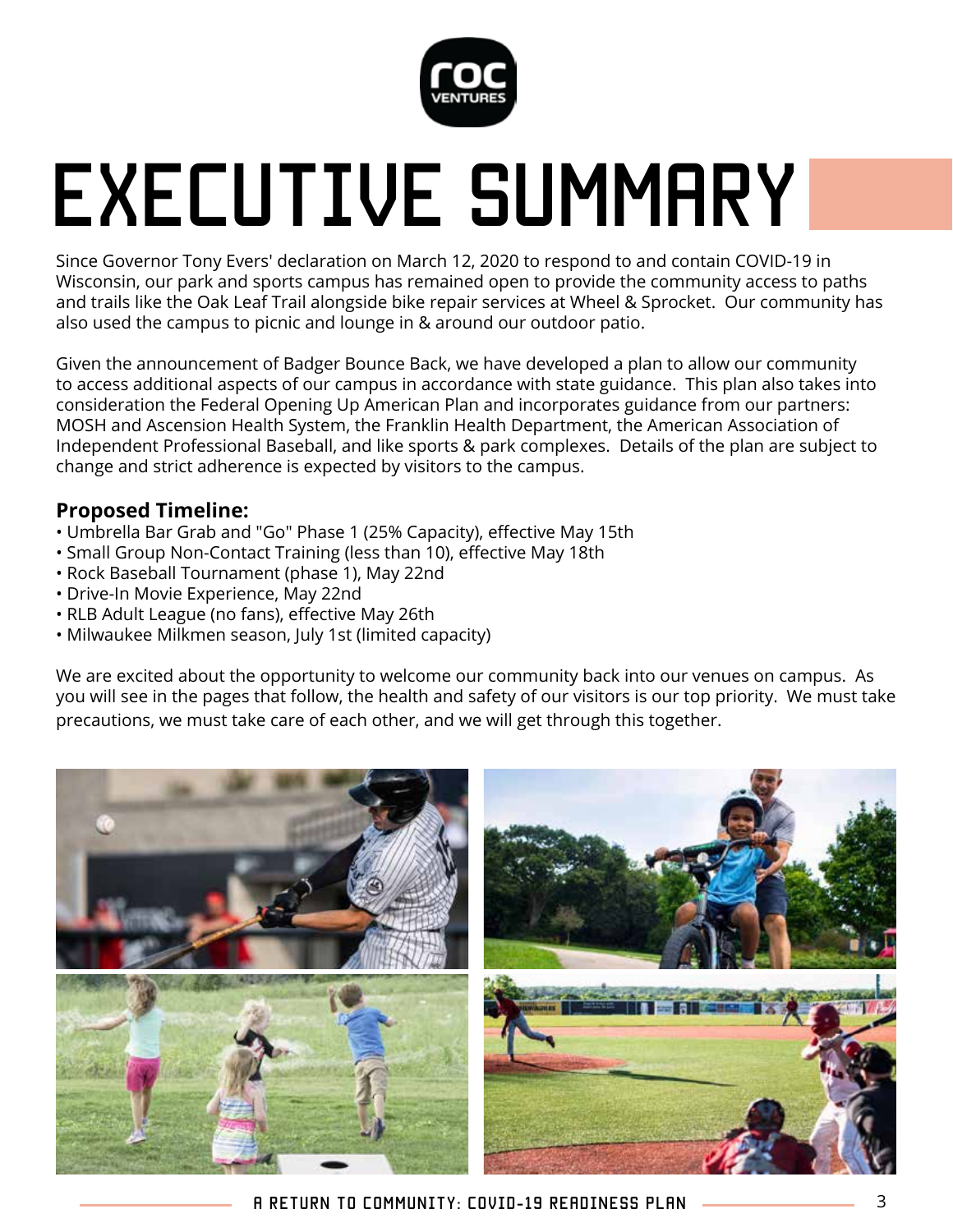

# **1. GENERAL STATEMENT**

On behalf of the Milwaukee Milkmen, member of the American Association of Independent Baseball, the practices identified below represent practical best efforts to proactively invest and keep our community safe when attending functions, events and games at Milkmen Stadium, in preparation for the 2020 season. The outlined steps and initiatives are intended to preserve the safety of staff, players, fans, and guests. The Milkmen will continue to follow the guidance of national, state and local agencies, as well as the directives of the American Association, to develop these policies and to determine the appropriate time for hosting events of various scopes at Milkmen Stadium. The input of local and regional medical and health partners will also play a significant role in informing the below policies.

#### **2. EMPHASIS ON CASHLESS PAYMENT**

• The Milkmen will work toward operating cashless facilities, including in the areas of food/beverage, ticketing and merchandise. This will limit direct contact between employees and guests.

# **3. BALLPARK SANITATION**

- Increased regularity and scope of wash downs and cleanings.
- Concessions, restrooms and handrails will be disinfected prior to each game.
- Additional hand sanitizing stations for public and employee use around the ballpark.

# **4. SOCIALLY DISTANT SEATING**

- The Milkmen will recreate its existing facility seating manifest to allow for proper distancing, thus decreasing overall ballpark capacity.
- Rows and seats will remain vacant to maintain proper distancing between familial parties.
- The Hop Yard and other hospitality areas will operate with reduced capacity to promote proper distancing.



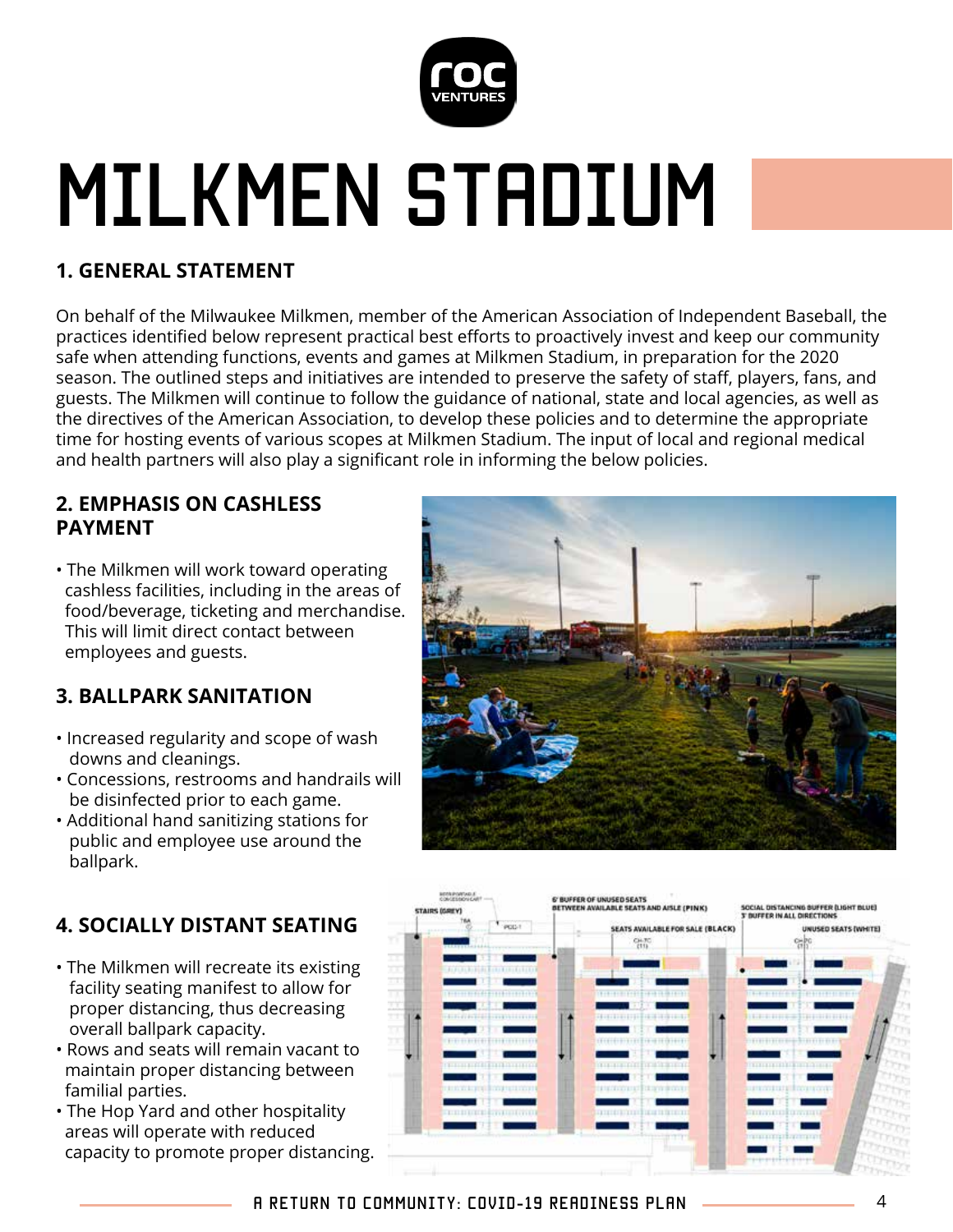

### **5. STAFFING POLICIES**

Temperature check for all part-time, full-time, contracted third-party staff members and interns prior to entering the ballpark.

All fan-facing staff members shall be required to wear protective masks, as necessitated by current guidelines and best practices policies.

Staff will be instructed to make the following changes to fan-facing interactions, without limitation:

- Prohibit handshaking and physical contact with guests and other employees.
- Employees will be required to wear protective masks when handing items to fans.
- Prior to the start of each shift, and continuing when appropriate, employees will be required to wash their hands

Ongoing training to educate staff on new, updated guidelines and procedures.

### **6. CLUBHOUSE & ON-FIELD PERSONNEL**

In order to ensure all players are placed in the safest conditions the clubs will work with the American Association and its member teams to implement the following standards:

- Increased cleanliness in the home and visiting clubhouses.
- Additional restrictions on clubhouse access media and front office staff are likely to be prohibited.
- Limitations on the use of commonly "spit" items, including, but not limited to seeds and gum.

The Milkmen will follow the guidance of American Association regarding player and on-field personnel health and safety, including travel, fan/media interaction, dugouts, etc.

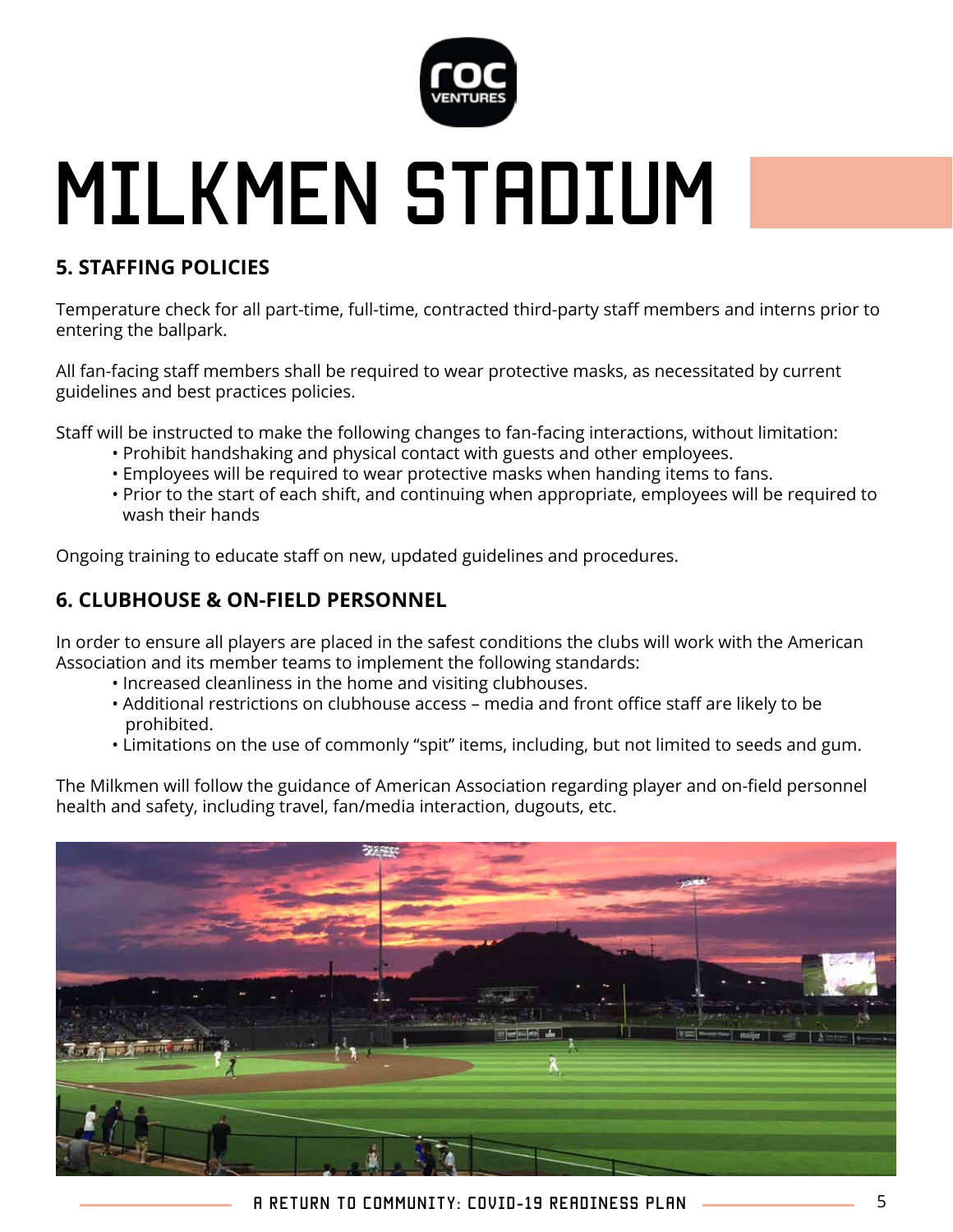

# **7. MILKMEN STADIUM ENTRY / EXIT**

- All patrons will be subject to health screenings prior to entry.
- The Milkmen will work with local law enforcement to encourage proper distancing upon entry, including, without limitation, walkways and sidewalks leading to ballpark entrances.
- Stanchions and/or spacing markers will promote proper distancing between customers waiting in lines.
- Additional gates (where applicable) will be utilized to create more space amongst customers entering the ballpark.
- Security checks that place employees within 6 feet of customers will be replaced by new security protocols.

# **8. TICKET PURCHASE / SERVICING**

- The Milwaukee Milkmen will attempt to eliminate printed tickets at the box office on day of games. Instead, box office personnel will email tickets to a customer's device.
- Stanchions and/or spacing markers will promote proper distancing between customers waiting in lines.
- Season ticket and group/hospitality customers will have the option of contactless ticket distribution when possible.
- All subsequent exchanges or additional ticket requests will be conducted electronically.

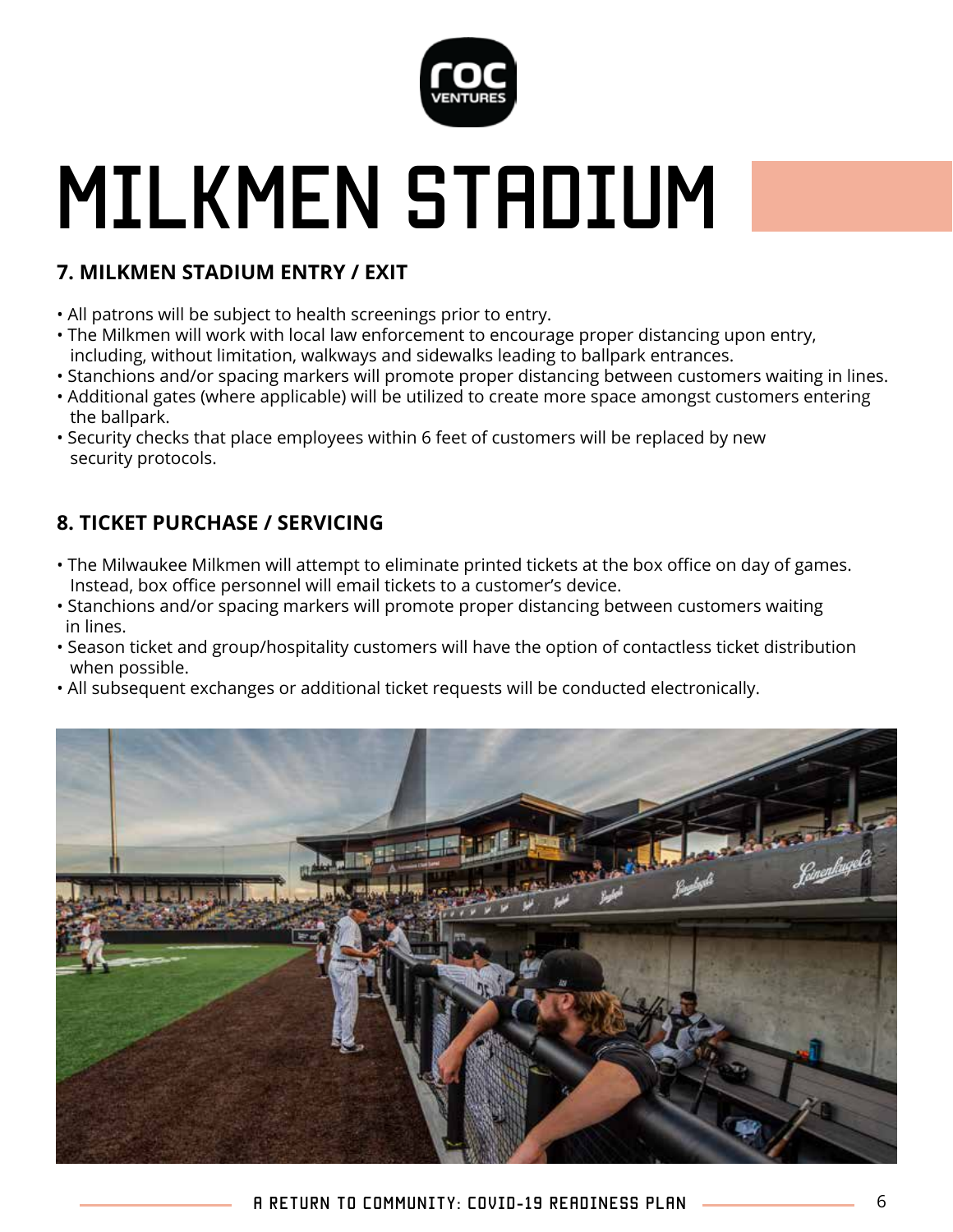

# MILKMEN STADIUM

### **9. FAN EXPERIENCE**

#### *Kids Zone*

• The Milkmen will not operate traditional kids zone attractions such as bounce houses.

#### *Concourse Flow*

- Concourses will be separated to create defined traffic flow (e.g. each side of the concourse is one-way only traffic) and to keep proper distancing.
- Stanchions and/or spacing markers will promote proper distancing between customers waiting in lines on the main concourse.

#### *Restrooms*

- Doors will be propped open to encourage touchless entry/exit.
- Restrooms will be sanitized after every Milkmen game with disinfectant along all surfaces.
- The Milkmen shall work in conjunction with its various partners to evaluate touchless enhancements where possible.

#### *Team Store*

- The Milkmen shall limit the number of people allowed inside the team store based on current social distancing guidelines.
- Stanchions and/or spacing markers will promote proper distancing between customers waiting in line and walking through the store.

#### *Promotions/On-Field Activities*

- Autograph sessions with players will not be permitted.
- Players will not be permitted to throw baseballs or other items into seating areas.
- All between-inning promotions will abide by proper distancing guidelines.
- On-field activities such as Ceremonial First Pitches will be conducted with heightened restrictions which shall include, without limitation, proper distancing, the wearing of protective gloves and/or masks and tossing to a family member as opposed to a player. With respect to the singing of the National Anthem, a sneeze guard on the microphone stand will be used.

#### *Medical Services*

• The Milkmen will work closely with its community medical partners to implement stringent protocols in place for medical services at all Milkmen Stadium events.





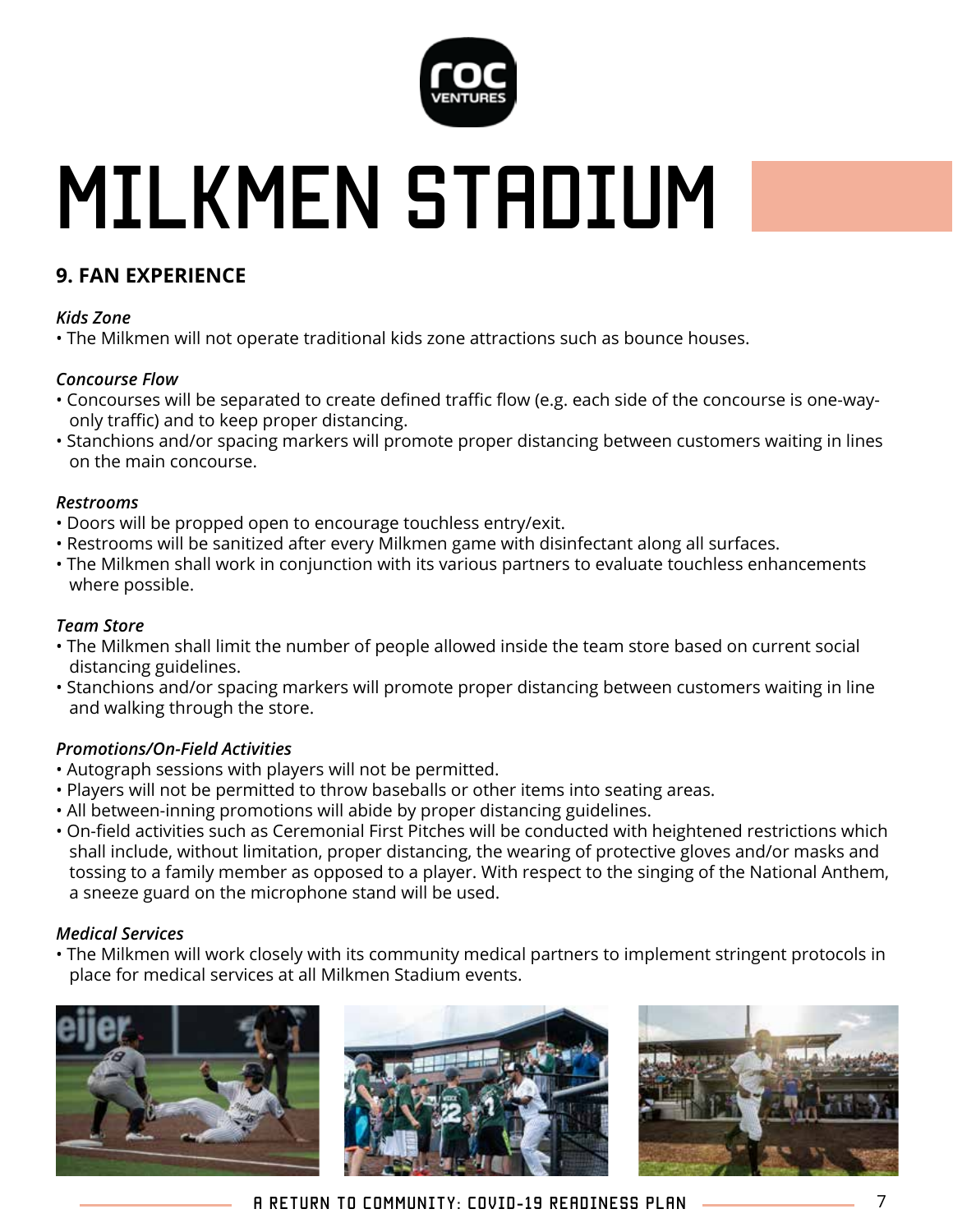

### **10. FOOD AND BEVERAGE POLICIES**

The Milkmen F&B Director will work with the city of Franklin to develop standards consistent with proper guidelines.

- All employees will be required to wear protective masks and gloves.
- Additional staff positions will be hired specifically to disinfect surfaces before, during and after events.
- Employees will serve all fans from buffets and condiment stations. Condiments and similar items will be served using pre-packaged servings as opposed to communal servings.

### **11. COMMUNICATION / MESSAGING**

- Posted "Stop the Spread" and "COVID-19" signage in areas with high visibility to fans, employees and team personnel.
- Other awareness and instructional signage posted throughout the ballpark.
- Frequent video and public address announcements will promote proper cleanliness, distancing and similar health practices for customers.
- The Milkmen will create social media & e-blast awareness campaigns on best practices for fans and guests visiting Milkmen Stadium.

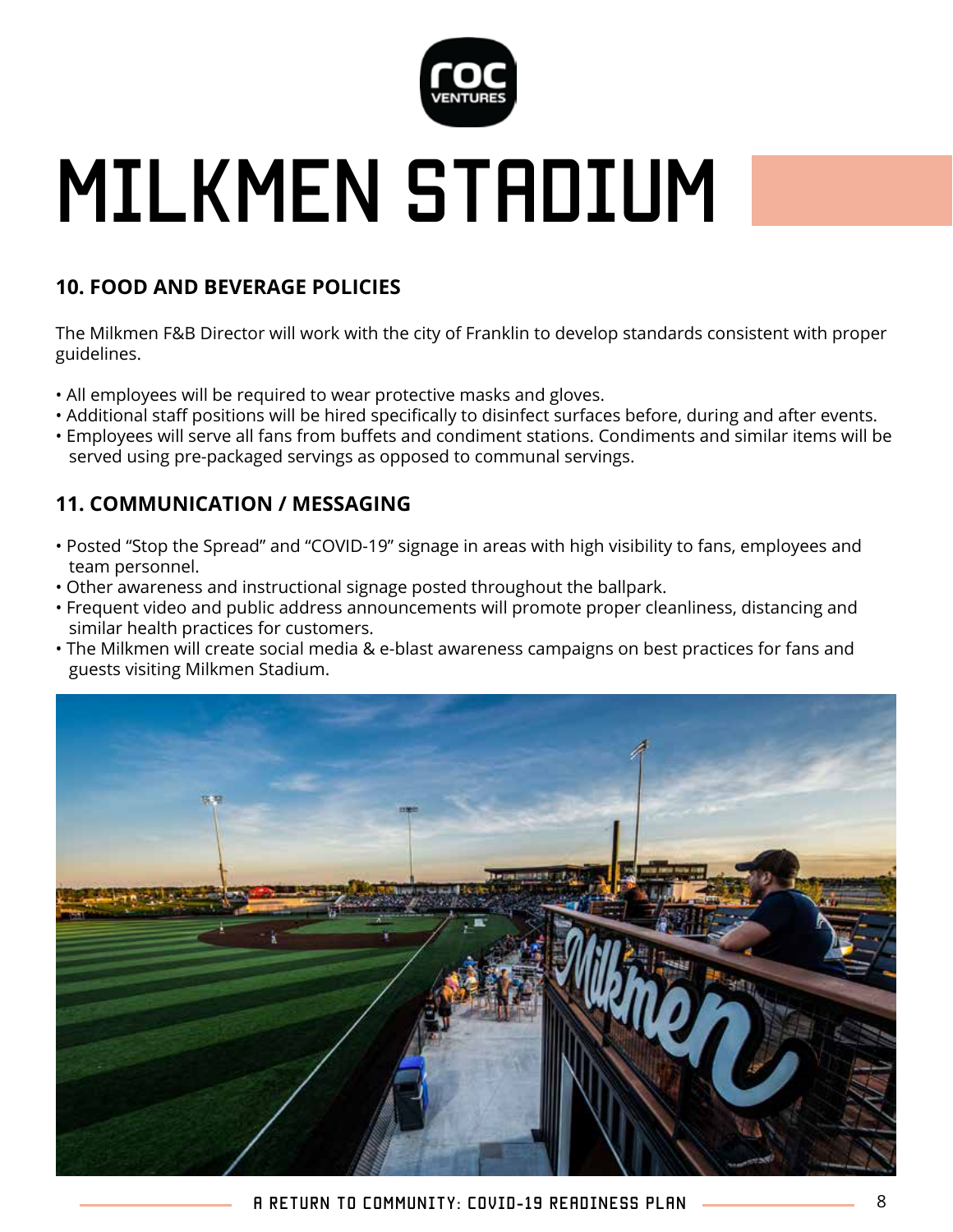

# MILWAUKEE WAVE CAMPS

To ensure the safety of our campers the Milwaukee Wave will be instituting safety measures with the input of local and regional medical/health partners as well as governmental guidelines. Safety measures will include but are not limited to the following:

- Daily temperature checks of all campers and employees
- No spectators at camps
- Soccer balls will be sanitized before the start of play
- Players will be restricted to only touching the ball with their feet/ no touching or picking soccer balls up with hands
- Keepers must wear keeper gloves to handle the soccer ball

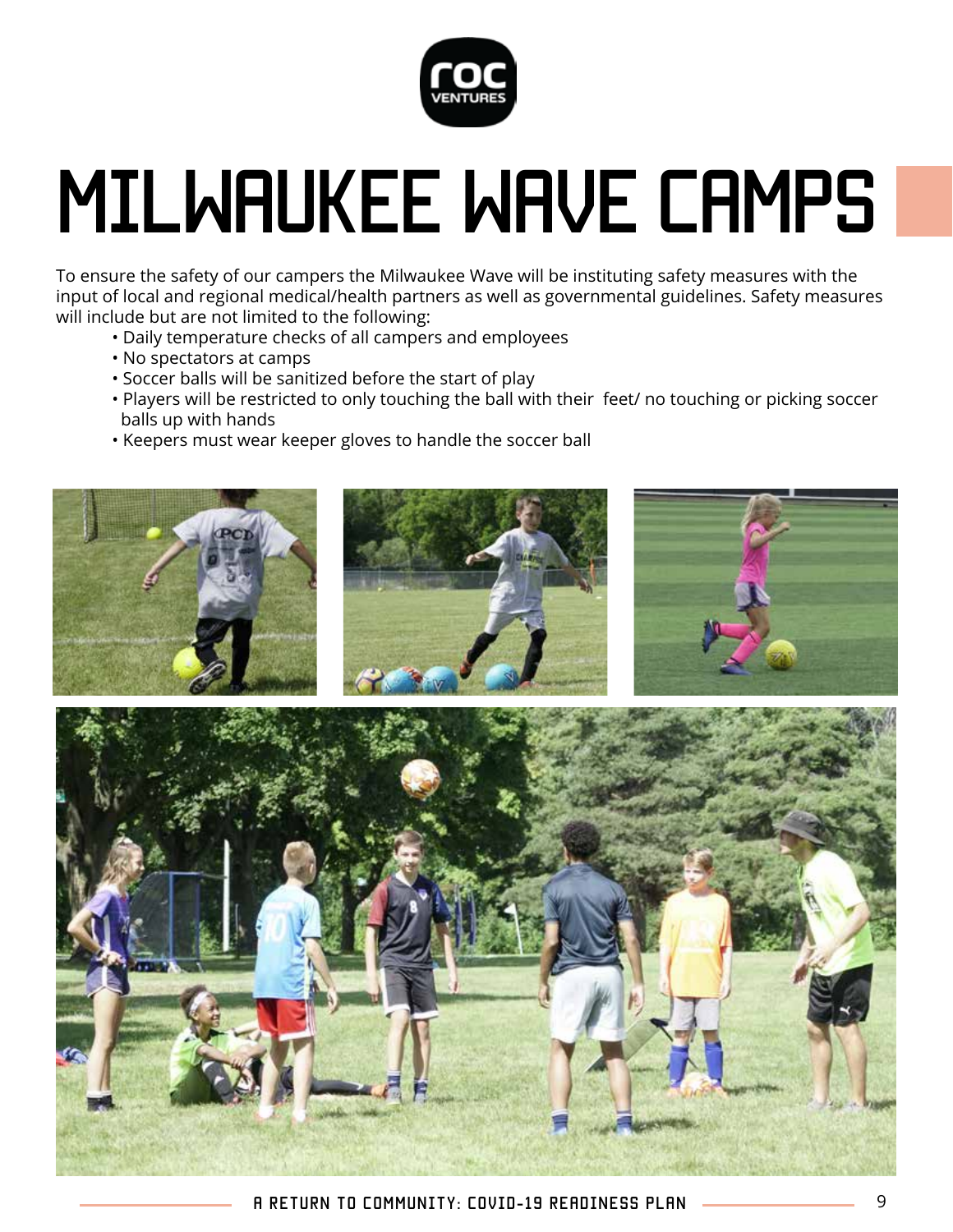

# Park **&**Sports campus

All Rock Sports Complex and Rock Tournament events will adhere to safety guidelines as set forth by the State of Wisconsin. In effort to get our community back to playing baseball and attending events at the Rock Sports Complex comfortably and safely, we have put together the following 3 step process to re-opening.

### **Step 1: May 17 - May 26**

*(Dates subject to change based on government orders and CDC recommendations)*

- Practices resume
- One team per field
- No spectators
- No games and no tournaments
- Common area and greenspaces are open with social distancing guidelines

### **Step 2: May 27 - June 9**

*(Dates subject to change based on government orders and CDC recommendations)*

- Youth and RLB games to resume
- Elimination of pre and post game handshakes and meetings
- Home and Away designations to be pre-determined
- No spectators in or behind dugout
- Fans required to observe game from designated marking to ensure proper social distancing
- Fans strongly encourages to wear face coverings
- Modified tournaments can resume

### **Step 3: June 10 - June 24**

*(Dates subject to change based on government orders and CDC recommendations)*

- All activity resumes with a new standard of operations and revised guidelines to ensure the safety all participants and visitors.
- Markers will be displayed in dugouts, concessions, gate and entry ways and in the stands to help patrons maintain social distancing

### **During steps 1 - 3:**

- Addition of sanitizing stations next to concessions
- Addition of sanitizer in dugouts
- Employees to wear face-masks
- Visitors strongly encouraged to wear face-masks
- Credit cards are the preferred method of payment
- Markers placed at entry gates, concessions, stands, dugouts and open space as necessary to assist patrons with maintaining social distancing guidelines
- Individuals 65 or over and those with known high risk medical conditions should not visit the campus





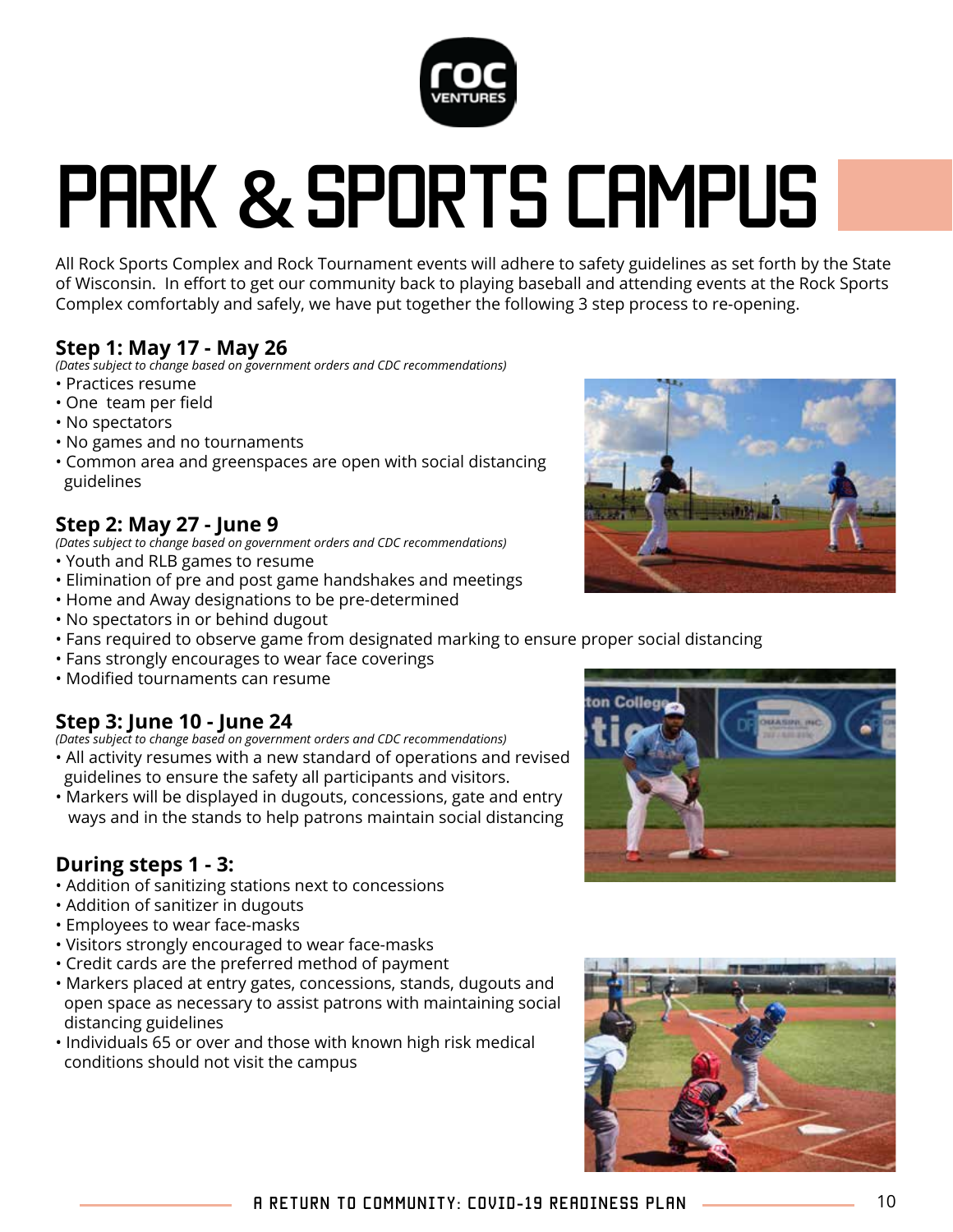

# Umbrella Bar

Nestled in the core of Ballpark Commons is an open-air umbrella structure with a large and spacious sun patio, with over 70 acres of walkable, bikeable, and "picnic" terrain. Unlike a bar or restaurant, the Umbrella Bar differentiation is important. The Umbrella Bar acts more as a park than it does a typical bar or restaurant. While the bar has been closed, the sun patio and surrounding terrain has been open and used freely and regularly since COVID-19 restrictions have been put in place.

The intent of the following procedures is to build upon the already established best practices and requirements currently being used at the Umbrella Bar to address health and safety concerns related to the spread of COVID-19, and to put those protocols into practice in accordance with guidance from state and local officials. Among these requirements are:

- Prohibiting sick employees in the workplace
- Handwashing practices that include how and when to wash hands
- Cleaning and sanitizing procedures and practices for surfaces
- Ensuring the person in charge is on-site at all times during operating hours

### **CAPACITY MANAGEMENT: PHASE 1, GRAB AND "GO"**

- During Phase 1, we will limit capacity to less than 25%
- The inside bar will be closed for seating and set-up as an open air with opened glass panels
- Guests will be prompted to purchase "timed tickets" online in one-hour increments either in advance or at entry

• Guests will be offered the following three options with specific capacity requirements:

- To Go (Roam/Stand)
- Inner Circle Table For 2 or less
- Inner Circle Table For 4 or less
- Lounge Sectional For 7 or less
- Between seating's and turnover, clean and sanitize: table, digital ordering devices, tabletops, and common touch areas

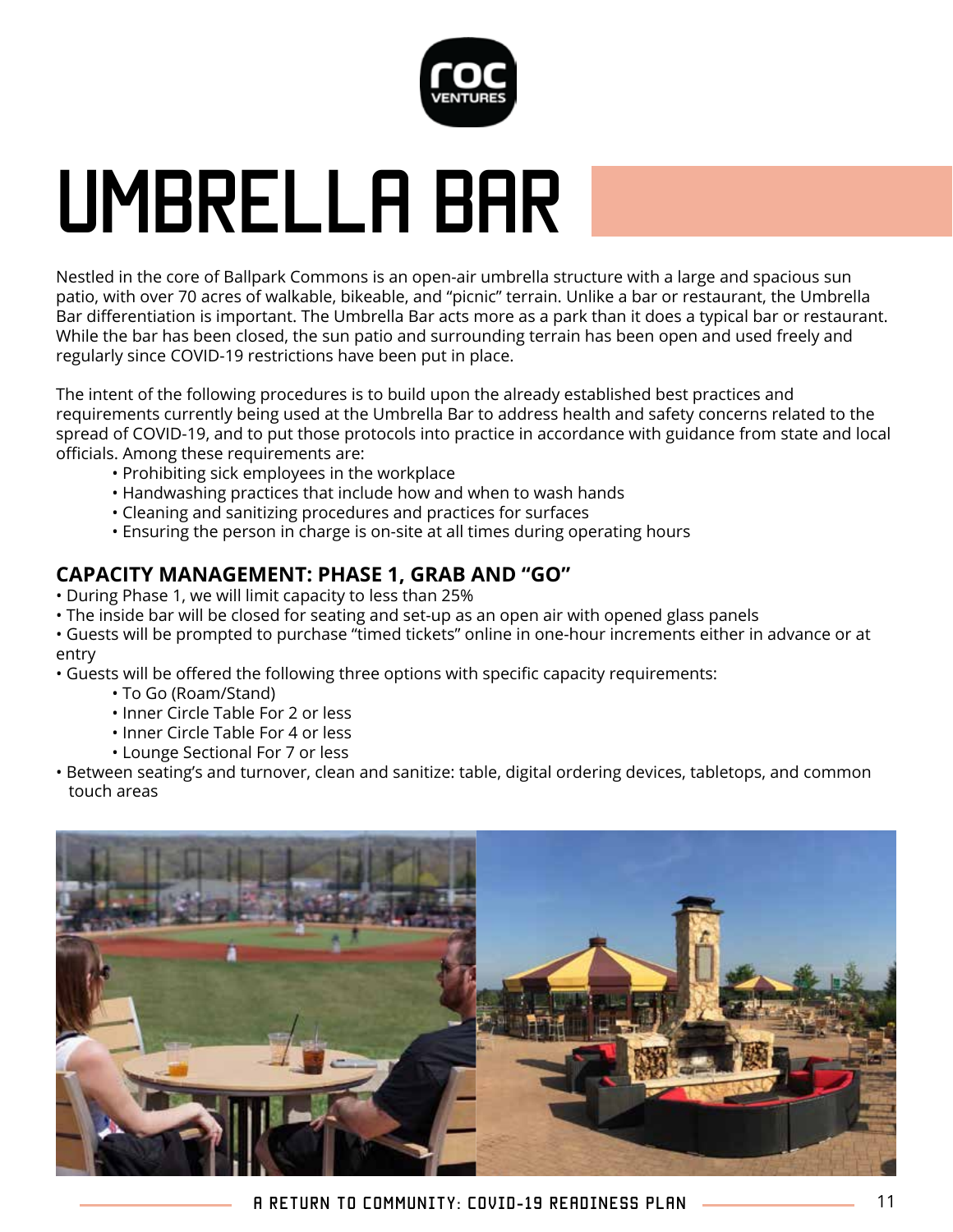

# Umbrella Bar

### **CLEANING AND SANITIZING**

- Thoroughly detail-clean and sanitize entire facility with a focus on high-contact areas that would be touched by both employees and guests. Follow sanitizing material guidance to ensure effective sanitizing strength and to protect surfaces
- Between seating's (see Capacity Management), clean and sanitize: table, digital ordering devices, tabletops, and common touch areas
- Removal of garnishes, unwrapped straws, and menus
- Procedures to increase frequency of cleaning and sanitizing surfaces in the back-of- house bar to every 30 minutes
- Check restrooms regularly; cleaning and sanitizing them based on frequency of use
- Make hand sanitizer readily available to guests

### **MONITORING EMPLOYEE HEALTH & PERSONAL HYGIENE**

- Per existing FDA Food Code requirements, employees who are sick should remain at home
- Implement employee screening (temperature and symptom checks) before every shift. The minimum temperature that indicates a fever is 100.4°F
- If an employee becomes ill or presents signs of illness, the manager should identify the signs follow the ROC's established policies on when the ill employee is allowed to return to work. At a minimum, however, employees will be told to self-isolate for seven days from the onset of symptoms and be symptom-free for three days without medication
- All employees will be trained on the importance of frequent hand washing, the use of hand sanitizers with at least 60% alcohol content, and provided clear instruction to avoid touching hands to face

### **SOCIAL DISTANCING**

- Redesigned seating arrangements to ensure at least six feet of separation between table setups
- Limited party sizes of 7, 4, and 2 at tables with a reservation-only business model or call-ahead seating (see Capacity Management)
- Policies for third-party delivery drivers and any suppliers with distancing and product sanitation requirements
- Signage at the entrance that states that no one with a fever or symptoms of COVID-19 is to be permitted
- Limited contact between waitstaff and guests
- Use of technology (TOAST) and cashless solutions to reduce person-to-person interaction
- Availability of hand sanitizers for guests to use
- Signage posted reminding guests about social distancing
- Will try not to allow guests to congregate in waiting areas or bar areas through the creation of a process to ensure guests stay separate while waiting to be seated or placing an order. This process will include floor markings, outdoor distancing, waiting in cars, etc.
- No sitting or standing allowed in bar unless ordering. Separate ingress and egress to and from the Umbrella Bar to establish paths that mitigate proximity for guests and staff
- Limit the number of employees allowed simultaneously in Umbrella Bar to between 2-4 people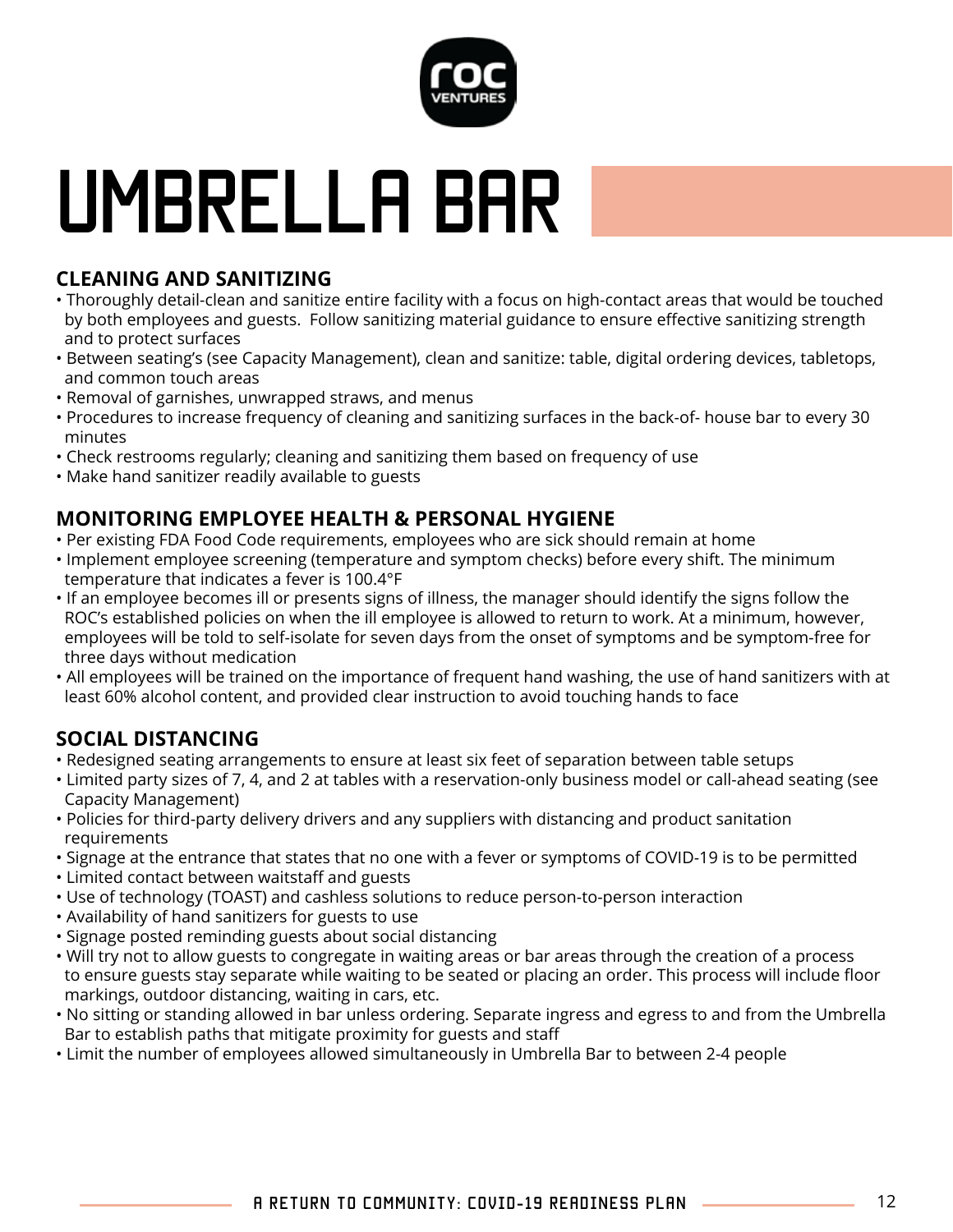

# MILKY WAY DRIVE-IN

ROC Ventures and The Milwaukee Milkmen recently announced its' plans to transform its expansive parking lot into a drive-in movie theater and carhop, an interactive movie experience running all summer long, starting May 22nd. The following policies will be in place for phase 1 of the Badger Bounce Back Plan.

- Arrive early to ensure a parking spot. Our maximum capacity during the COVID-19 pandemic will only be 150 vehicles.
- You must stay within the confines of your vehicle as much as possible. You may lay in the bed of your truck or in the back of a van. You may NOT sit outside of your vehicle. If you choose to sit in the bed of your truck or in the back of your vehicle with your hatch open, you are suggested to be wearing a facemask.
- Although we are adhering to a "Stay-In-Your-Vehincle", we realize that you may need to use the restroom. If you are outside your vehicle, you are suggested to be wearing a facemask.
- You can only purchase admission online. Box Office will be open for patrons having difficulty purchasing online or have guest service questions.
- All employees have been educated and trained on the need for personal sanitation and hygiene as well as the sanitation of our facility. All employees must wash their hands at least every 15-20 minutes and must wear/change gloves and facemasks frequently.
- Our restrooms and concession stand will be open. There will be plenty of hand soap and sanitizer on hand. Restrooms will be equipped with signage and markers to help with the 6' of social distancing.
- Our concession stands, food trucks, and a variety of beverage & snack carts will be open to the public and will be equipped with signage and markers to help with the 6' of social distancing. However, we highly encourage using our car hop delivery service available online. Our team store will also be open at this time.
- We plan on being "Pet Friendly Business", when it is safe to do so; however, due to the "Stay-In-Your-Vehicle" rule, we cannot allow pets since they cannot be walked outside when needed.
- There will be exterior hand washing stations located near the concession stand/restrooms, if needed.